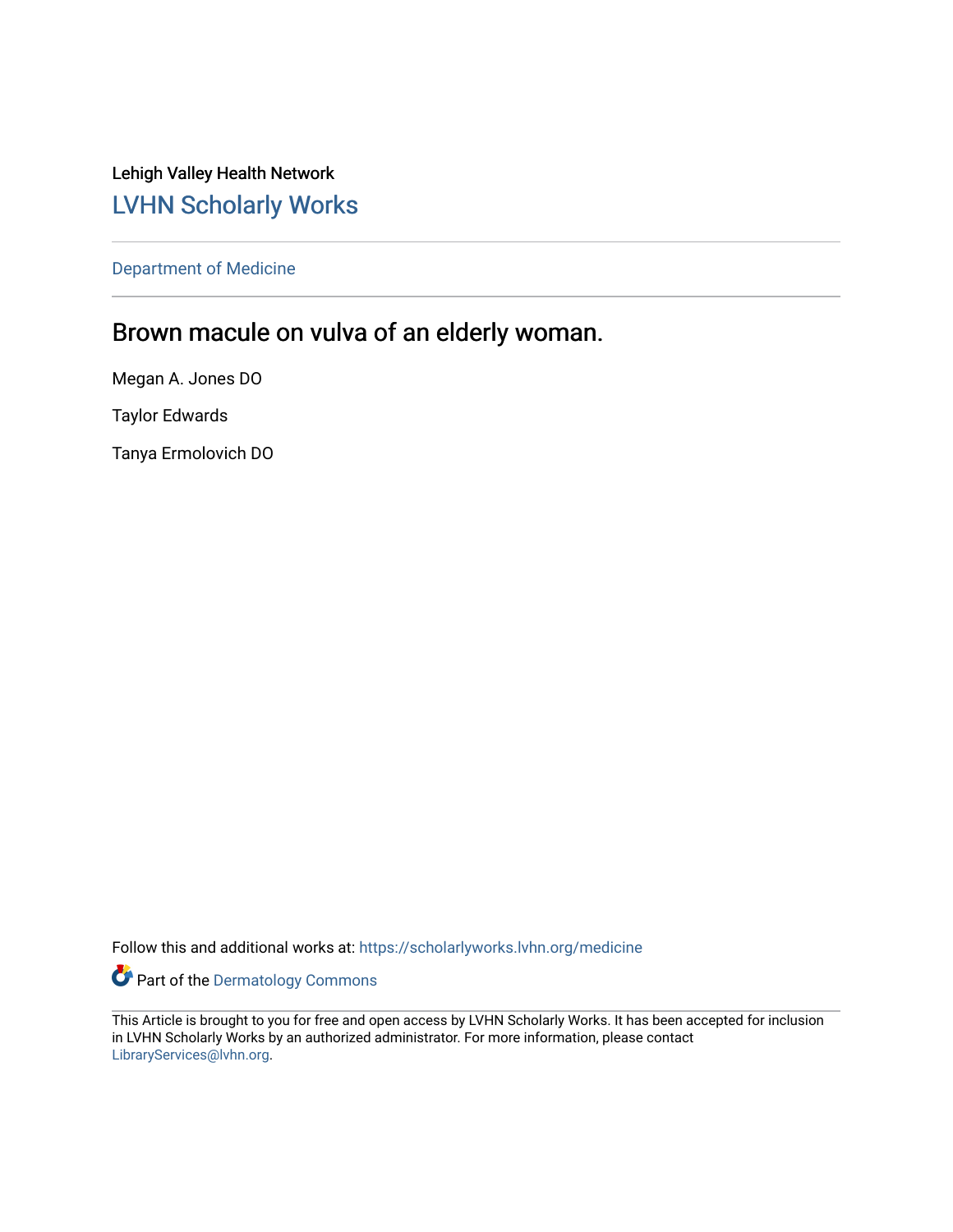# Brown macule on vulva of an elderly woman

## Megan A. Jones, DO, Taylor Edwards, DO, and Tanya Ermolovich, DO

A 90-year-old white woman presented to our outpatient dermatology clinic for her annual complete cutaneous examination. The patient had no concerns at her visit. However, physical examination found a  $4.0 - \times 2.5$ -mm brown macule on her right inner labia majora that was not present on her previous examination 1-year prior ([Fig](https://www.ncbi.nlm.nih.gov/pmc/articles/PMC6355440/figure/fig1/?report=objectonly) 1). The patient denied knowing if the lesion had grown or changed in size, shape, or color and stated that she was unaware the lesion was present. Additionally, the patient denied any associated burning, itching, pain, or bleeding in the involved area.



#### **Question 1: Based on the above information, which of the following is the most likely diagnosis?**

- A. Pigmented extramammary Paget disease (EMPD)
- B. Melanoma
- C. Seborrheic keratosis
- D. Vulvar intraepithelial neoplasia (VIN)
- E. Pigmented basal cell carcinoma

#### **Answers:**

- A. Pigmented EMPD Correct. EMPD is an intraepithelial adenocarcinoma that typically affects postmenopausal women. [1](#page-3-0) EMPD most commonly occurs on the vulva, but additional sites of involvement include other apocrine gland-containing regions such as the axilla, perianal region, and penis.[2](#page-3-1) Classically, EMPD manifests as a well-demarcated, erythematous plaque with an average diameter of 5 cm.[3](#page-3-2) However, atypical presentations of nodules, atrophic plaques, and pigmented lesions have been reported. There are currently 11 welldocumented cases of pigmented EMPD in the literature[.4](#page-3-3) In contrast to classic EMPD, the cases of EMPD presenting as pigmented lesions exhibited nearly equal sex distribution. Two cases of pigmented EMPD arose in non-apocrine–bearing sites, heightening the diagnostic challenge these cases represent[.4](#page-3-3)
- B. Melanoma Incorrect. Melanoma would demonstrate a broad lesion with atypical melanocytes scattered within the epidermis with ample amphophilic cytoplasm. Melan-A/MART1 immunohistochemical stains identify melanocytes.[5](#page-3-4)
- C. Seborrheic keratosis Incorrect. There are 6 seborrheic keratosis variants (acanthotic, hyperkeratotic, reticulated, irritated, clonal, and melanoacanthoma). All show varying degrees of hyperkeratosis, papillomatosis, and acanthosis. Horn pseudocysts are characteristically present[.6](#page-3-5)
- D. VIN Incorrect. Infection with high-risk human papillomavirus may lead to vulvar intraepithelial neoplasia that exists on a spectrum from VIN grade 1 to VIN grade III, which demonstrates pleomorphism, nuclear enlargement, and hyperchromasia confined to the basal epidermis or completely replacing the epithelium, respectively.[7](#page-3-6)
- E. Pigmented basal cell carcinoma Incorrect. Pigmented BCC shows collections of basaloid keratinocytes within a fibromyxoid stroma between tumor islands. Retraction artifact is often seen when the tumor stroma separates from the tumor islands, seen as clear spaces or clefts. In the pigmented variant, melanin, melanocytes, and/or melanophages are irregularly dispersed throughout the epidermis and dermis.[8](#page-4-0)

#### Question 2: All of the following are included in the histopathologic differential diagnosis of pagetoid spread, demonstrated in [Figs](https://www.ncbi.nlm.nih.gov/pmc/articles/PMC6355440/figure/fig2/?report=objectonly) 2 and [3](https://www.ncbi.nlm.nih.gov/pmc/articles/PMC6355440/figure/fig3/?report=objectonly), except:

A. Melanoma

B. Squamous cell carcinoma in situ

C. Sebaceous carcinoma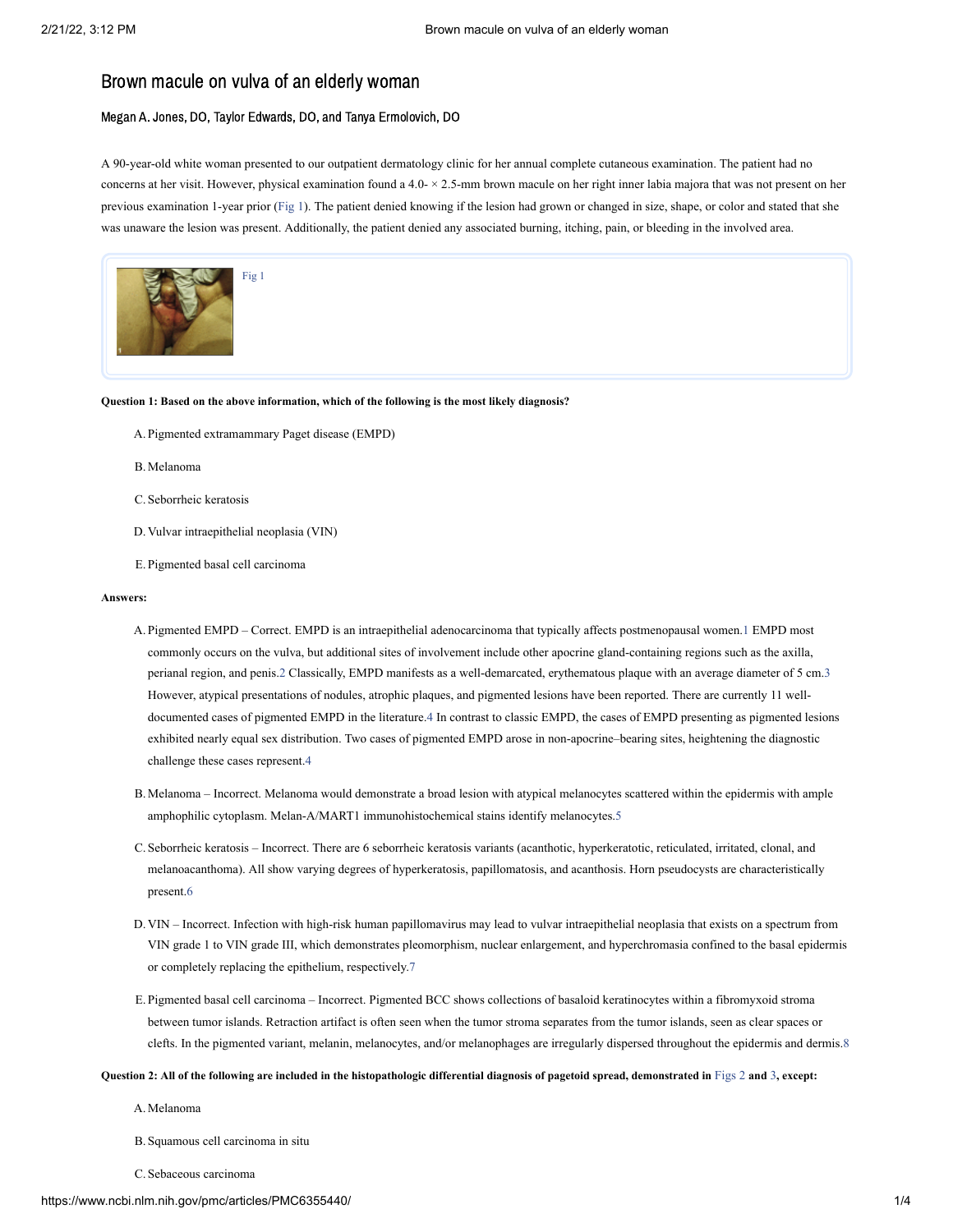### D.EMPD

E. Mycosis fungoides

| Fig 2 |
|-------|
| Fig 3 |

#### **Answers:**

A. Melanoma – Incorrect.

B. Squamous cell carcinoma in situ – Incorrect.

C.EMPD – Incorrect.

D. Sebaceous carcinoma, Incorrect.

Histopathologically, EMPD demonstrates hyperkeratosis and epidermal hyperplasia with a dual cell population of Paget cells and keratinocytes. The keratinocytes are flat, mitotically active, and compressed, whereas the Paget cells appear glandular with amphophilic to basophilic cytoplasm and situate mostly along the basal and parabasal zones.[1](#page-3-0) A characteristic feature of EMPD is intraepidermal proliferation of epithelioid cells with abundant cytoplasm and enlarged nuclei with prominent nucleoli.[4](#page-3-3) Paget cells are highlighted by epithelial membrane antigen (EMA) immunohistochemical stain[.1](#page-3-0) Other cutaneous neoplasms with pagetoid spread to consider in the differential diagnosis are melanoma, squamous cell carcinoma in situ, sebaceous carcinoma, and Langerhans cell histiocytosis[.9](#page-4-1)

E. Mycosis fungoides – Correct. Mycosis fungoides histopathologically shows a band-like lymphocytic superficial infiltrate. Atypical lymphocytes are present in the epidermal basal layer and sporadically spread throughout the epidermis, demonstrating epidermotropism and not pagetoid spread.[10](#page-4-2)

Question 3: To help further characterize the etiology of this diagnosis (primary vs secondary) additional immunohistochemical stains are required. **Which of the following staining pattern is most consistent with a primary cutaneous process?**

A. +CK7, +CK20, -GCDFP-15, –CEA, –uroplakin III

B. +CK7, –CK20, +GCDFP-15, +CEA, –uroplakin III

C. –CK7, +CK20, +GCDFP-15, +CEA, +uroplakin III

- D. –CK7, –CK20, +GCDFP-15, +CEA, –uroplakin III
- E. +CK7, +CK20, +GCDFP-15, +CEA, –uroplakin III

## **Answers:**

+CK7, +CK20, –GCDFP-15, –CEA, –uroplakin III – Incorrect. GCDFP-15 and CEA are positive, whereas CK20 is negative in primary A. cutaneous EMPD.

B. +CK7, –CK20, +GCDFP-15, +CEA, –uroplakin III – Correct.

C.-CK7, +CK20, +GCDFP-15, +CEA, +uroplakin III – Incorrect. CK7 is positive, whereas CK20 and Uroplakin III are negative in primary cutaneous EMPD.

D. –CK7, –CK20, +GCDFP-15, +CEA, –uroplakin III – Incorrect. CK7 is positive in primary cutaneous EMPD.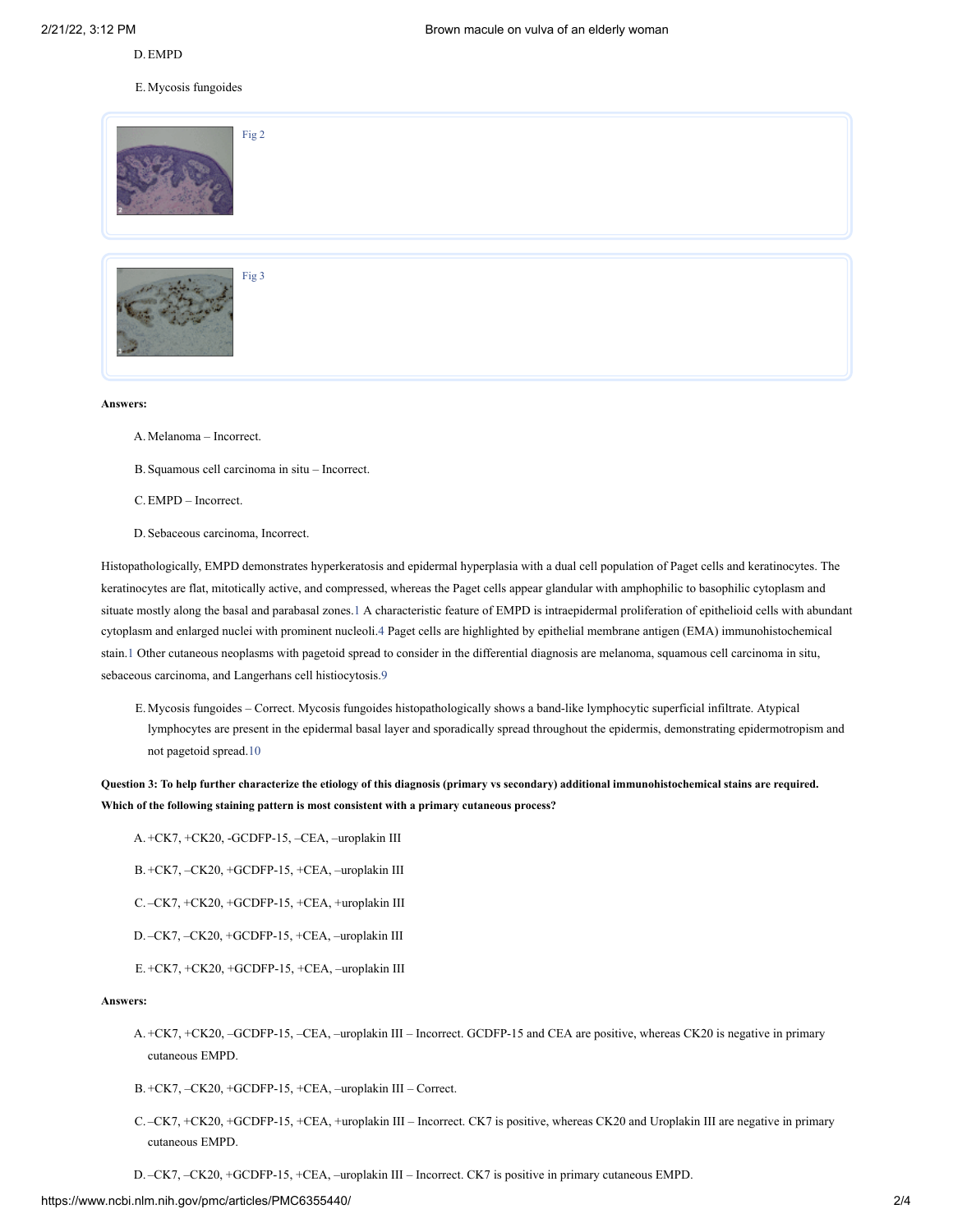2/21/22, 3:12 PM Brown macule on vulva of an elderly woman

E. +CK7, +CK20, +GCDFP-15, +CEA, –uroplakin III – Incorrect. CK20 is negative in primary cutaneous EMPD.

Once the diagnosis of EMPD has been established histopathologically, immunohistochemical stains are used to determine whether it is a primary process or secondary to an underlying malignancy ([Table](https://www.ncbi.nlm.nih.gov/pmc/articles/PMC6355440/table/tbl1/?report=objectonly) I)[.1](#page-3-0)

| <b>Table 3</b>                                               |            |                 |
|--------------------------------------------------------------|------------|-----------------|
| Immunohistochemical staining pattern of primary versus secon |            |                 |
|                                                              |            |                 |
|                                                              | Posts      | æ.              |
| Primary EMPD                                                 | CK7        | CED             |
|                                                              | GCDFP-15   | Unwiskin III    |
|                                                              | <b>CEA</b> |                 |
| Secondary EMPD anorectal origin                              | CK30       | $\alpha$        |
|                                                              | <b>CEA</b> | <b>GCE#P-15</b> |

Immunohistochemical staining pattern of primary versus secondary EMPD

## **Footnotes**

Funding sources: None.

Conflicts of interest: None disclosed.

## Article information

JAAD Case Rep. 2019 Feb; 5(2): 156–158. Published online 2019 Jan 25. doi: [10.1016/j.jdcr.2018.11.020](https://dx.doi.org/10.1016%2Fj.jdcr.2018.11.020)

PMCID: PMC6355440 PMID: [30733985](https://www.ncbi.nlm.nih.gov/pubmed/30733985)

[Megan](https://www.ncbi.nlm.nih.gov/pubmed/?term=Jones%20MA%5BAuthor%5D&cauthor=true&cauthor_uid=30733985) A. Jones, DO, a,\* Taylor [Edwards](https://www.ncbi.nlm.nih.gov/pubmed/?term=Edwards%20T%5BAuthor%5D&cauthor=true&cauthor_uid=30733985), DO, b and Tanya [Ermolovich,](https://www.ncbi.nlm.nih.gov/pubmed/?term=Ermolovich%20T%5BAuthor%5D&cauthor=true&cauthor_uid=30733985) DO<sup>c</sup>

<sup>a</sup>Lehigh Valley Health Network, Allentown, Pennsylvania <sup>b</sup>Largo Medical Center, Largo, Florida <sup>c</sup>Advanced Dermatology Associates, LTD, Allentown, Pennsylvania Megan A. Jones: [Meganajones16@gmail.com](mailto:dev@null) Correspondence to: Megan A. Jones, DO, 1259 S. Cedar Crest Blvd. Suite 100, Allentown, PA, 18103. [Meganajones16@gmail.com](mailto:dev@null) ∗Key words: extramammary Paget disease Abbreviations used: EMPD, extramammary Paget disease; VIN, Vulvar intraepithelial neoplasia [Copyright](https://www.ncbi.nlm.nih.gov/pmc/about/copyright/) notice This is an open access article under the CC BY-NC-ND license (http://creativecommons.org/licenses/by-nc-nd/4.0/). Articles from JAAD Case Reports are provided here courtesy of Elsevier

## References

<span id="page-3-0"></span>1. Londero Ambrogio, Bertozzi Serena, Salvador Stefani. A review of extramammary Paget's disease: clinical presentation, diagnosis, management and prognosis. J Med Med Sci. 2013;4(4):134–148. [\[Google Scholar](https://scholar.google.com/scholar_lookup?journal=J+Med+Med+Sci&title=A+review+of+extramammary+Paget%27s+disease:+clinical+presentation,+diagnosis,+management+and+prognosis&author=Ambrogio+Londero&author=Serena+Bertozzi&author=Stefani+Salvador&volume=4&issue=4&publication_year=2013&pages=134-148&)]

<span id="page-3-1"></span>2. Pierie J.P.E.N., Choudry U., Muzikansky A., Finkelstein D.M., Ott M.J. Prognosis and management of extramammary Paget's disease and the association with secondary malignancies. J Am Coll Surg. 2003;196(1):45–50. [\[PubMed\]](https://www.ncbi.nlm.nih.gov/pubmed/12517548) [[Google Scholar](https://scholar.google.com/scholar_lookup?journal=J+Am+Coll+Surg&title=Prognosis+and+management+of+extramammary+Paget%27s+disease+and+the+association+with+secondary+malignancies&author=J.P.E.N.+Pierie&author=U.+Choudry&author=A.+Muzikansky&author=D.M.+Finkelstein&author=M.J.+Ott&volume=196&issue=1&publication_year=2003&pages=45-50&pmid=12517548&)]

<span id="page-3-2"></span>3. Shaco-Levy R., Bean S.M., Vollmer R.T. Paget disease of the vulva: a study of 56 cases. Eur J Obstet Gynecol Reprod Biol. 2010;149(1):86–91. [\[PubMed](https://www.ncbi.nlm.nih.gov/pubmed/19969410)] [\[Google Scholar](https://scholar.google.com/scholar_lookup?journal=Eur+J+Obstet+Gynecol+Reprod+Biol&title=Paget+disease+of+the+vulva:+a+study+of+56+cases&author=R.+Shaco-Levy&author=S.M.+Bean&author=R.T.+Vollmer&volume=149&issue=1&publication_year=2010&pages=86-91&pmid=19969410&)]

<span id="page-3-3"></span>4. De la Garza Bravo M.M., Curry J.L., Torres-Cabala C.A. Pigmented extramammary Paget disease of the thigh mimicking a melanocytic tumor: report of a case and review of the literature. J Cutan Pathol. 2014;41(6):529–535. [\[PubMed\]](https://www.ncbi.nlm.nih.gov/pubmed/24698435) [\[Google Scholar](https://scholar.google.com/scholar_lookup?journal=J+Cutan+Pathol&title=Pigmented+extramammary+Paget+disease+of+the+thigh+mimicking+a+melanocytic+tumor:+report+of+a+case+and+review+of+the+literature&author=M.M.+De+la+Garza+Bravo&author=J.L.+Curry&author=C.A.+Torres-Cabala&volume=41&issue=6&publication_year=2014&pages=529-535&pmid=24698435&)]

<span id="page-3-4"></span>5. Garbe C., Bauer J. 3rd ed. Elsevier; New York, NY: 2012. Melanoma in Dermatology; pp. 1885–1910. [\[Google Scholar\]](https://scholar.google.com/scholar?q=Garbe+C.+Bauer+J.+Melanoma+in+Dermatology+3rd+ed+2012+Elsevier+New+York,+NY+1885+1910+)

<span id="page-3-5"></span>6. Noiles K., Vender R. Are all seborrheic keratoses benign? Review of the typical lesion and its variants. J Cutan Med Surg. 2008;12(5):203–210. [[PubMed](https://www.ncbi.nlm.nih.gov/pubmed/18845088)] [\[Google Scholar](https://scholar.google.com/scholar_lookup?journal=J+Cutan+Med+Surg&title=Are+all+seborrheic+keratoses+benign?+Review+of+the+typical+lesion+and+its+variants&author=K.+Noiles&author=R.+Vender&volume=12&issue=5&publication_year=2008&pages=203-210&pmid=18845088&)]

<span id="page-3-6"></span>7. Kirnbauer R., Lenz P. 3rd ed. Elsevier; New York, NY: 2012. Human Papillomaviruses in Dermatology; pp. 1303–1319. [[Google Scholar\]](https://scholar.google.com/scholar?q=Kirnbauer+R.+Lenz+P.+Human+Papillomaviruses+in+Dermatology+3rd+ed+2012+Elsevier+New+York,+NY+1303+1319+)